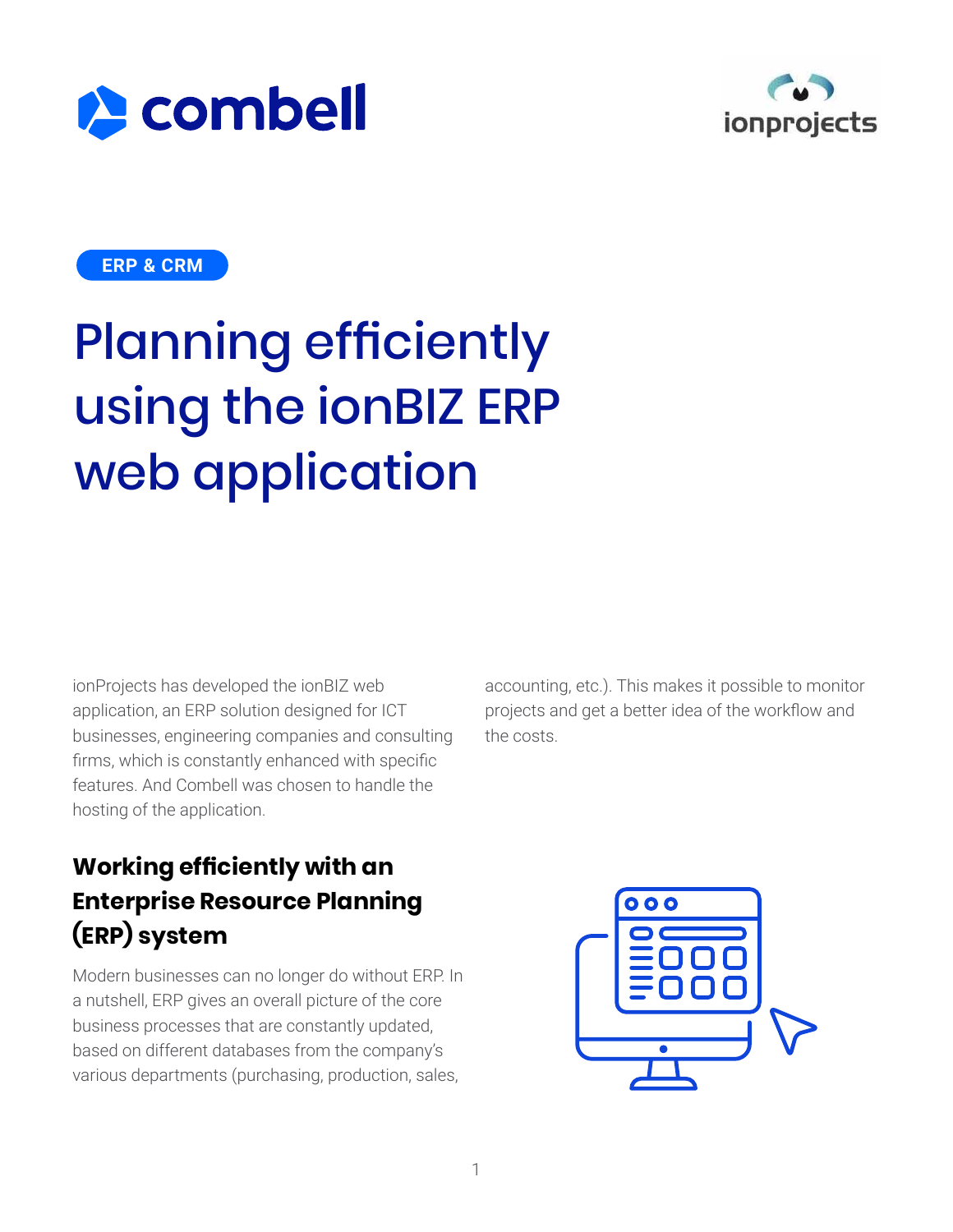### $\triangle$  combell

#### **ionBIZ: specialised ERP web application**

Various market players provide all-round ERP systems, designed for a broad target audience. Mechelen-based **ionProjects**, however, is specifically targeted at a niche market: ICT businesses, engineering companies and consultancy firms. For them, it is all about human resources, which is not the case with companies that provides a tangible product, created using raw materials. Which member of my team has the skills required for this particular project? When can he start working for me? Does he also have time to work on a second project? How is the project developing? And how long has he been working on both projects? Do the results match the calculated price?

The focus of ionBIZ, the product developed by ionProjects, is therefore on advanced features that are specific to this target groupn such as project

management, planning, timesheets, ticketing, helpdesk and Portfolio management.

#### **Some of ionBIZ's features**

The project management module helps customers manage their projects, which follow very strict steps (initiating, planning, executing, controlling and closing) to achieve specific goals faster and more efficiently. It goes without saying that the customer prefers to deliver a project within the given deadline and budget. The project management module helps him closely monitor the project's progress.

As for the **resource planning** module, you can use for the optimal allocation of workforce resources, so that every single employee can be working where he belongs, even if your organisation employs people all over the world who have all sorts of skills. Timesheets can be used to correctly invoice time & material projects and to monitor budget

| CN<br>ionbiz                               | ▜<br>Home                       | <b>Resources</b>  | Relations             | Projects        | ٠                 | ß<br>D<br>٠<br>٠<br>Timesheets<br>Planning | O<br>0<br>Costs<br><b>Time registrations</b> | H<br>٠<br>Issues                   | N<br>٠<br>Leaves | 圜<br>٠<br>Invoices  | $\left( 4\right)$<br>Welcome | <b>Dirk Verwilgen</b> |              |
|--------------------------------------------|---------------------------------|-------------------|-----------------------|-----------------|-------------------|--------------------------------------------|----------------------------------------------|------------------------------------|------------------|---------------------|------------------------------|-----------------------|--------------|
|                                            | <b>PROJECTS ◯ BUILDMAP</b>      |                   |                       |                 |                   |                                            |                                              |                                    |                  |                     | Quick search                 |                       | $\alpha$     |
| $_{\tiny{\textregistered}}$                | 齒<br>M<br>Q                     | ❤                 | ⅋                     |                 |                   | AAD_4 Buildmap                             |                                              |                                    |                  | 尙<br>$\overline{M}$ | G                            | <b>H</b> o<br>$\Box$  | $\times$     |
| $ID - r$                                   | Name                            | <b>Start date</b> | End date              | <b>Baseline</b> | General           | Customization<br>Tasks                     | Financials<br><b>Issues</b>                  | <b>Resources</b>                   | Costs            | Attachments         | Timesheet<br><b>Notes</b>    | Links                 |              |
| AAA_0                                      | 1 Label 4 - Keytrade            | 01-12-2016        | 03-07-2017            |                 | Dashboard         | Gantt                                      |                                              |                                    |                  |                     |                              |                       |              |
| AAA_1                                      | 1 Nieuwe Europese Richtlijn JKP | 30-11-2016        | 29-06-2017            |                 |                   |                                            |                                              |                                    |                  |                     |                              |                       |              |
| AAA 2                                      | Consultancy                     | 01-11-2016        | 09-12-2016            |                 | $\odot$<br>Ø      | ⅋<br>Ū<br>o                                | ø<br>$\blacksquare$<br>v                     | $\checkmark$<br>$\curvearrowright$ | 凸<br><b>Do</b>   |                     |                              |                       |              |
| AAA 3                                      | Contract                        | 18-01-2012        | 01-09-2016            |                 | ID                | Name                                       | Start date                                   | End date                           | <b>Status</b>    | <b>Baseline</b>     | Planned #                    | Actual #              | Initials     |
| AAA 4                                      | SAP implementatie               | 13-09-2016        | 04-11-2016            |                 | $\mathbf{1}$      | $\vee$ $\odot$ Example VHM                 | 21-09-2015                                   | 25-02-2016                         | In Start         | 1.032.00            | 242.8333                     | 153,00                |              |
| AAA_5                                      | Constitute.                     |                   |                       |                 | 1.1               | $\cdot$ $\odot$ TOOLname                   | 21-09-2015                                   | 25-02-2016                         | In Start         | 1.032.00            | 242,8333                     | 153.00                |              |
| AAD <sub>1</sub>                           | <b>Tickets klant X</b>          |                   | 29-04-2015 10-08-2015 |                 | 1.1.1             | $\vee$ $\bigcirc$ Toolshop                 | 21-09-2015                                   | 25-02-2016                         | In Start         | 1.032,00            | 242,8333                     | 153,00                |              |
| AAD <sub>2</sub>                           | Rooster scheduling              |                   |                       |                 | 1, 1, 1, 1        | $\sqrt{}$ Project 1                        | 21-09-2015                                   | 03-02-2016                         | In Start         | 280,00              | 170,8333                     | 97.00                 |              |
| AAD 4                                      | Buildmap                        |                   | 21-09-2015 25-02-2016 |                 | 1.1.1.1.1         | & Material                                 | 14-12-2015                                   | 23-12-2015                         | Invoiced         | 16,00               | 0.00                         |                       | 16.00 AC.DS  |
| AAD_5                                      | Engineering                     |                   |                       |                 | 1.1.1.1.2         | CAM Milling                                | 21-09-2015                                   | 21-09-2015                         | In Start         | 8.00                | 0,00                         | 5.00 DS               |              |
| AAD_8                                      | <b>EGM OLS 2016</b>             | 07-12-2016        | 17-02-2017            |                 | 1.1.1.1.3         | <b>O</b> Milling roughing                  | 24-12-2015                                   | 06-01-2016                         | Completed        | 24.00               | 30,6667                      |                       | 29.00 BDV.A  |
| ADA 0                                      | Project A                       | 23-01-2014        | 28-07-2015            |                 | 1.1.1.1.4         | <b>+ Hardening</b>                         | 07-01-2016                                   | 15-01-2016                         | Quote            | 40.00               | 30.00                        |                       | 8.00 admin   |
| ADA_12                                     | antDOS(2)                       | 18-03-2015        | 08-05-2015            |                 | 1.1.1.1.5         | <b>O</b> Grinding                          | 18-01-2016                                   | 20-01-2016                         | Completed        | 24.00               | 0.00                         |                       | $0.00$ admin |
| ADA 6                                      | <b>TSN ICT</b>                  | 10-06-2015        | 13-10-2015            |                 | 1.1.1.1.6         | & Milling finishing                        | 21-01-2016                                   | 27-01-2016                         | Completed        | 24.00               | 24.8333                      | 39.00 DS              |              |
| O120308                                    | UK Bank(2)                      | 23-03-2015        | 20-05-2015            |                 | 1.1.1.1.7         | <b>☆ EDM</b>                               | 28-01-2016                                   | 03-02-2016                         | In Start         | 40.00               | 0.00                         | 0.00                  |              |
| O120448                                    | <b>Sandblack</b>                | 26-05-2016        | 15-07-2016            |                 | 1.1.1.1.8         | $\circ$<br>elektroden                      | 19-10-2015                                   | 06-11-2015                         | In Start         | 104,00              | 85,3333                      | 0.00                  |              |
| O120449                                    | <b>EU Website</b>               | 31-05-2016        | 07-07-2016            |                 | 1.1.1.1.8.        | O CAD                                      | 19-10-2015                                   | 23-10-2015                         | In Start         | 40.00               | 36,00                        |                       | $0.00$ admin |
| O120451                                    | Boondoggle                      | 06-06-2016        | 11-10-2016            |                 | 1.1.1.1.8.7       | <b>C</b> Material                          | 26-10-2015                                   | 28-10-2015                         | In Start         | 16.00               | 0.00                         |                       | 0.00 AC.BD   |
| O120452                                    | Stabiliteitsstudie              | 07-06-2016        | 29-08-2016            |                 | 1.1.1.1.8.3       | <b>O</b> CAM milling                       | 29-10-2015                                   | 02-11-2015                         | In Start         | 24.00               | 49,3333                      |                       | $0.00$ BDV   |
| O12-0457                                   | <b>PARTICULAR COMPOSITION</b>   | 18-07-2016        | 30-09-2016            |                 | 1.1.1.1.8.4       | <b>O</b> Milling                           | 03-11-2015                                   | 06-11-2015                         | In Start         | 24.00               | 0.00                         | 0.00                  |              |
| O120460                                    | <b>Trading chemie</b>           |                   | 29-07-2016 31-08-2016 |                 | 1.1.1.2           | <b>EVALUATIE</b>                           | 09-10-2015                                   | 13-10-2015                         | In Start         | 0,00                | 0,00                         | 0.00                  |              |
| O120461                                    | <b>CONTROL</b>                  | 25-08-2016        | 29-09-2016            |                 | 1.1.1.3           | $\sqrt{C}$ Project 2                       | 24-09-2015                                   | 25-02-2016                         | In Start         | 328,00              | 72,00                        | 56,00 BDV             |              |
| O120462                                    | <b>Dealer Street</b>            | 26-08-2016        | 18-11-2016            |                 | 11131             | <b>A</b> Material                          | 24-12-2015                                   | 30-12-2015                         | In Start         | 16.00               | $R$ 00                       | 0.001                 |              |
| O120463                                    | <b>Springfords</b>              | 02-09-2016        | 28-10-2016            | $\star$         | Totals            |                                            | 02-11-2015                                   | 30-12-2015                         |                  | 1.032,00            | 242,8333                     | 153,00                |              |
| 1 Page 1 of 1 3 100 c<br>View 1 - 41 of 41 |                                 |                   |                       |                 | View 1 - 42 of 42 |                                            |                                              |                                    |                  |                     |                              | Page 1 of 1           | $1000 \div$  |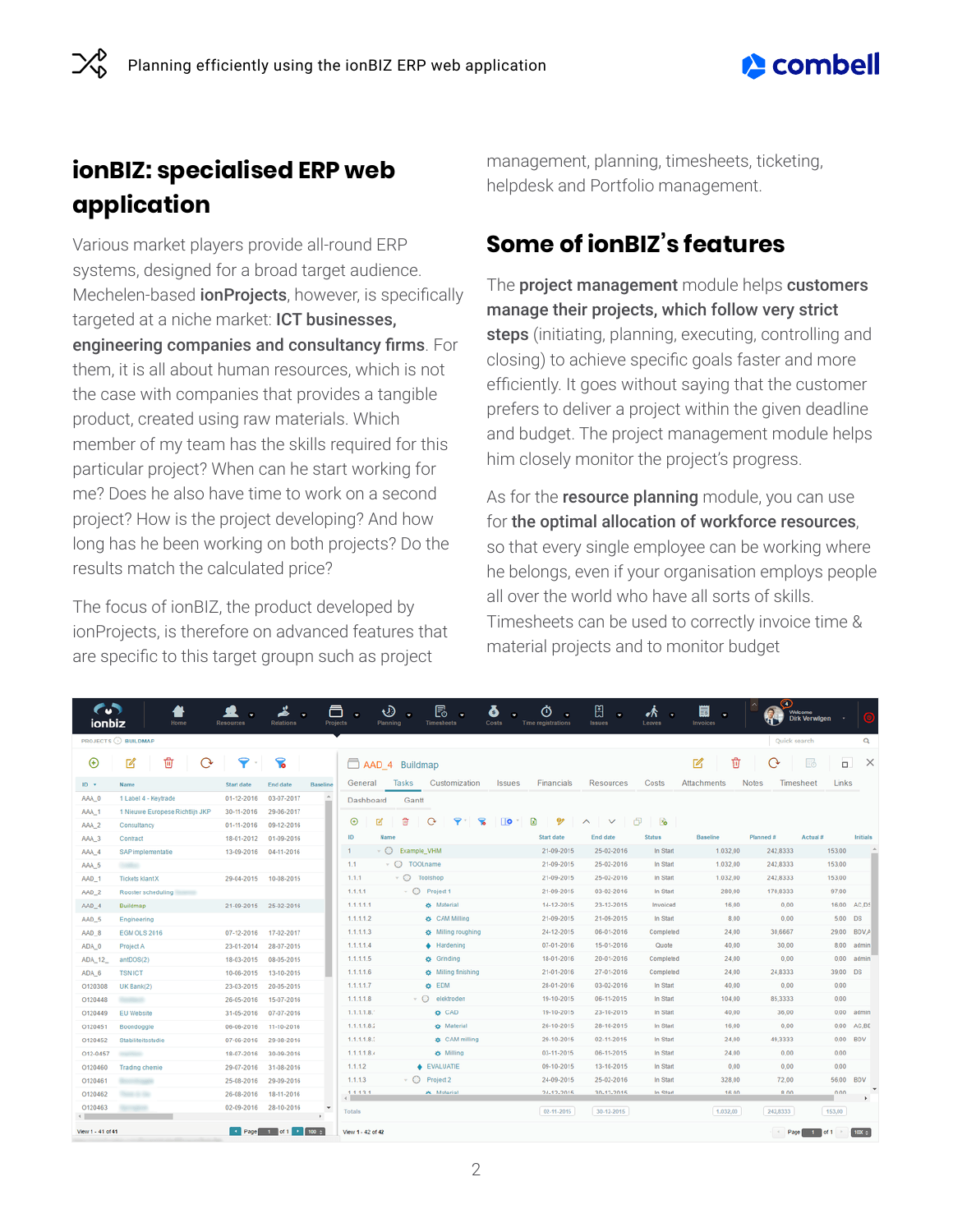progressions. ionBIZ can also help you with leaves management. Many customers work on projects to be delivered in phases. And this is where ionBIZ can come in handy, because it uses different states like Tentative, In Request, Cancelled, Disapproved and Approved.

Ticketing is used for issue tracking: logging customer problems, dispatching to the appropriate persons and providing the solution to the customer via a customer portal. Issue tracking can also be used in-house to follow up sales or software development projects.

If a customer e.g. has high Service Level Agreements for a project he is undertaking, and he is notified of a problem, he will automatically see the urgency of the task via the timer and the escalation rules.

#### **Constant fine-tuning based on customer feedback**

ionProjects has been focusing on a specific niche from the very outset and has gradually developed a tool that is constantly optimised to meet the needs of this target group. Research & Development is therefore a key pillar of the company's success: based on customer input, new features are constantly added for the target group.

And this approach has proven successful: today, the company has about 100 customers, including medium-sized and large organisations such as Delaware Consulting, BDO, Niko Group, Emakina, etc., where all employees rely on ionBIZ to perform their tasks. This means ionProjects cannot afford to have an unavailable app, as the loss would be catastrophic in terms of productivity!

|                                                  | C.J<br>œ<br>ionbiz<br>Home                        |                     | <b>Relations</b><br>Resources                       | ß<br>D<br>┓<br>٠<br>Projects<br><b>Timesheets</b><br>Planning | O<br>◕<br>$\bullet$<br>Costs<br><b>Time registrations</b>         | 闓<br>Æ<br>Leaves<br>Issues  | 32<br>闓<br>Welcome<br>٠<br><b>Dirk Verwilgen</b><br>Invoices                            |
|--------------------------------------------------|---------------------------------------------------|---------------------|-----------------------------------------------------|---------------------------------------------------------------|-------------------------------------------------------------------|-----------------------------|-----------------------------------------------------------------------------------------|
|                                                  | PLANNING O TO PLAN                                |                     |                                                     |                                                               |                                                                   |                             | Quick filter<br>$\Omega$                                                                |
| $\sum_{i=1}^{n}$<br>$_{\scriptscriptstyle\odot}$ | И                                                 |                     | -9                                                  | $\Box$ o                                                      |                                                                   | -> 1                        | $\Box$<br>$\times$<br>$\bigcirc$ To plan                                                |
| <画                                               | 12 December 2016 * >                              | <b>Arailability</b> |                                                     | 2016 Dec                                                      | 12 13 14 15 16 17 18 19 20 21 22 23 24 25 26 27 28 29 30 31 01 02 | 03 04 05<br>07<br>06        | Tasks<br>Sticky<br><b>Issues</b>                                                        |
| د، کا                                            | Anja Ceulemans<br>wim@ionprojects.be              | 240.00              | 100% - Caers Technics - Ro                          |                                                               | 100% - Caers Technics - Roc                                       |                             | 152.7<br>$\circ$<br>[-] Project: 1 Becosoft - 2 item(s)                                 |
|                                                  | <b>Bea De Vos</b><br>wim@ionprojects.com          | 224,00              |                                                     | 100% - Caers T 100% - L                                       | $100\% - C$                                                       | 100% - Caers Technics - AM  | <b>C</b> January, 16 (2017)<br>256,00 / 0,00h                                           |
|                                                  | <b>Cindy Mortier</b><br>wim@ionprojects.be        | 255.08              | 19% - Label 4 - Keytrade                            |                                                               |                                                                   |                             | <b>Caers Technics</b><br>O12-0479 1 Becosoft<br>Extra                                   |
| - 11                                             | <b>Danny Thys</b><br>bhendriks@ionprojects.nl     | 160,00              | 100% - Caers Technics - Roc                         | 100% - Caers Technics - Rooster scheduling                    |                                                                   |                             | <b>O</b> December, 21<br>24,00 / 90,00h                                                 |
|                                                  | Dirk Verhoeven<br>dirk@verhoeven.be               | 268.00              |                                                     | 100% - Caers T                                                | 100% - Caers T                                                    | 100% - Caers T              | <b>Caers Technics</b><br>O12-0479<br>1 Becosoft                                         |
|                                                  | Dirk Verwilgen<br>wstevens@ionprojects.be         | 232,00              | S Edit<br>40% - Caers 1<br>$\bigoplus$ Add          |                                                               | 100% - Caers T<br>10                                              |                             | Uitvoering                                                                              |
|                                                  | Esther van der Pol<br>esther@                     | 56,00               | <b>自</b> Delete                                     | 100% - Caers Ti                                               | 100% - Caers Technics                                             |                             | [-] Project: 1 PNA Consulting - 1 item(s)<br>24.00 / 80.00h                             |
|                                                  | <b>Evelien Thysen</b><br>evelien@thysen.be        | 0.00                | <b>可</b> Multiple deletion<br>100% - Intern<br>Copy |                                                               |                                                                   |                             | <b>C</b> January, 26 (2017)<br><b>Caers Technics</b><br>O12-0486<br>1 PNA Consulting    |
|                                                  | Helena Vazquez<br>onBizTest@gmail.com             | 160.00              | 100% - Caer, SC cut                                 | 100% - Caers Technics - AM                                    | 100% - Caers Technics - AM                                        | 100% - Caers Technics - AM  | Uitvoering                                                                              |
|                                                  | <b>Hilde Verbist</b><br>ken@sellec.be             | 360.00              | + Move<br>$\leq$ Split                              | $\geq$                                                        |                                                                   |                             | [-] Project: Advipro - 1 item(s)                                                        |
|                                                  | <b>SEARCH CONTROL</b><br><b>THE REAL PROPERTY</b> | 200,00              | Approve<br>100% - Caers                             |                                                               | 100% - Caers Technics - 1 B                                       | 100% - Caers Technics - AM  | <b>D</b> November, 16<br>22.67 / 90.00h<br><b>Caers Technics</b><br>O12-0470<br>Advipro |
|                                                  | Inge Vermeulen<br>inge@                           | 360.00              | Multiple approval<br><b>O</b> Disapprove            |                                                               |                                                                   |                             | Uitvoering                                                                              |
| $\sqrt{2}$                                       | ion support<br>support@ionprojects.be             | 240.00              | 100% - Caers Technics - Roc                         | 100% - Caers Technics - Ros                                   |                                                                   | 100% - Caers Technics - Roc | [-] Project: AM-Norman - 9 item(s)                                                      |
| æ                                                | Jan Ausloos<br>kkisfj@klj.be                      | 360.00              |                                                     |                                                               |                                                                   |                             | ۰<br>159.33 / 100.00h<br><b>Caers Technics</b>                                          |
|                                                  |                                                   | 6.175.96            |                                                     |                                                               |                                                                   |                             | AAD 5<br>AM-Norman<br>Cortificatio                                                      |
| View 1 - 24 of 24                                |                                                   |                     |                                                     |                                                               |                                                                   | Page 1 of 1 30 c            | View 1 - 20 of 215<br>Page 1 of 11 +<br>20 :                                            |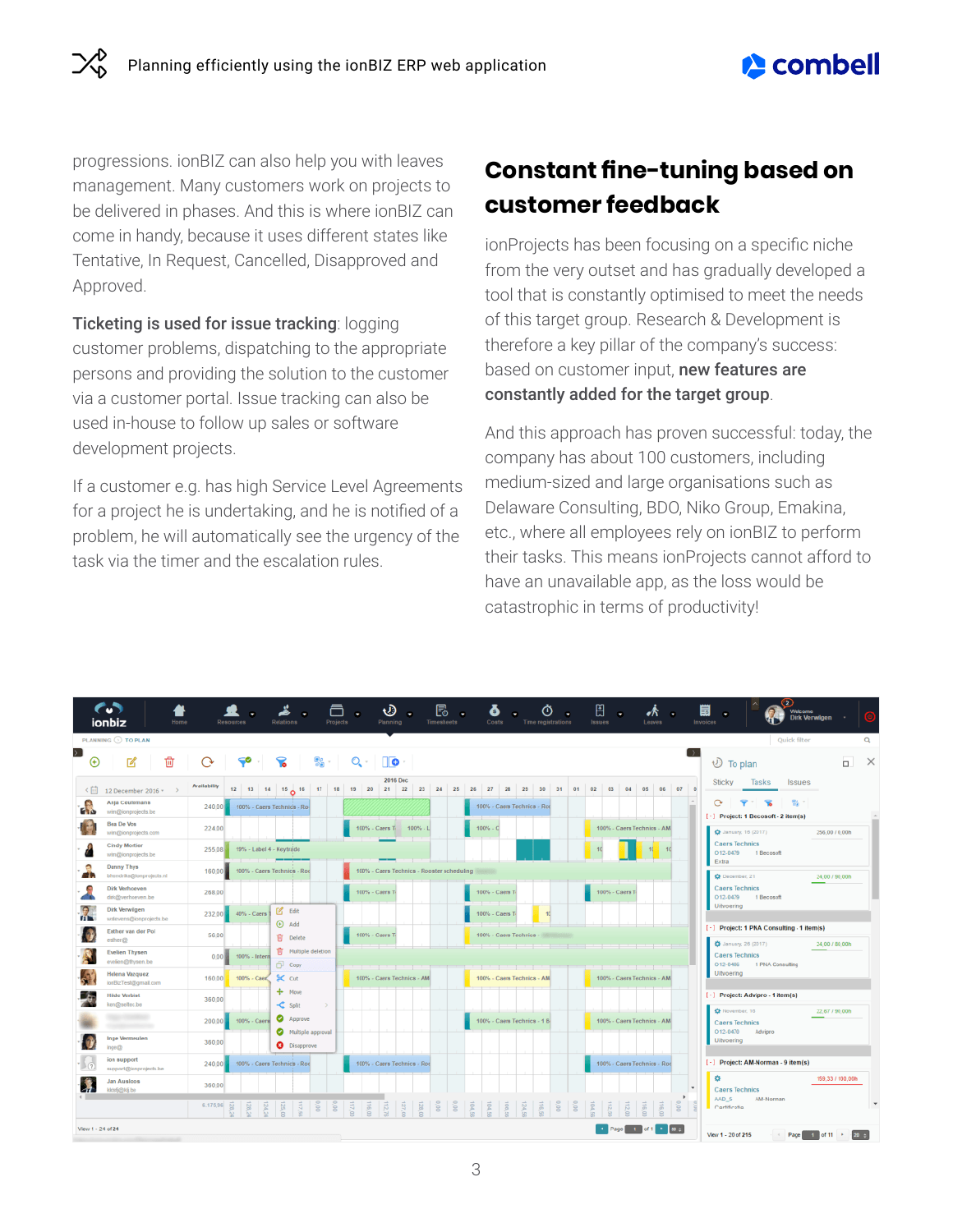## **re** combell

| ionbiz               |                                                           | Home<br>Resources                                         |               | Delations   | Projects                                                                                                                                                                       | 恳<br>ω<br>Q<br><b>Timesheets</b><br>Costs<br>Time registrations                                               | 囹<br>Issues            | 国<br>ℯ⁄⊼<br>Leaves<br>Invoices | Œ<br>٠                 |                |  |  |  |  |
|----------------------|-----------------------------------------------------------|-----------------------------------------------------------|---------------|-------------|--------------------------------------------------------------------------------------------------------------------------------------------------------------------------------|---------------------------------------------------------------------------------------------------------------|------------------------|--------------------------------|------------------------|----------------|--|--|--|--|
|                      |                                                           | ISSUES <b>O ISSUES &gt; DEFAULT STATUS ON ISSUE TYPES</b> |               |             |                                                                                                                                                                                |                                                                                                               |                        |                                | Quick search           | Q              |  |  |  |  |
| <b>Saved filters</b> | $\left  \right $<br>$\bigoplus$                           |                                                           |               | ∧           |                                                                                                                                                                                | $\Box$ 110224 Issues > Default status on issue types                                                          |                        | 會<br>K                         | <b>Le</b><br>G         | $\times$<br>ά. |  |  |  |  |
| $\circ$              |                                                           |                                                           |               |             |                                                                                                                                                                                |                                                                                                               |                        |                                |                        |                |  |  |  |  |
| 316                  | Issue ID                                                  | Action date                                               | <b>Status</b> | Type        | <b>Notes</b><br>General                                                                                                                                                        | Attachments<br>Links<br>History                                                                               | Info<br>Release note   | Test<br>Emails                 |                        |                |  |  |  |  |
| Wim                  | [-] Assigned user:                                        |                                                           | $-6$ item(s)  |             | <b>Detail</b>                                                                                                                                                                  |                                                                                                               |                        |                                |                        |                |  |  |  |  |
| $\circ$              | 110056                                                    | 31-01-2017 Open                                           |               | Task        |                                                                                                                                                                                | 110224                                                                                                        |                        |                                |                        |                |  |  |  |  |
| 127                  | 110612                                                    | 31-01-2017 Open                                           |               | Task        | Issue ID                                                                                                                                                                       |                                                                                                               | Relation               |                                | <b>ionProjects</b>     |                |  |  |  |  |
| New                  | 110532                                                    | 31-01-2017 In progress                                    |               | Task        | Name                                                                                                                                                                           | Issues > Default status on issue types                                                                        | Contact                |                                | <b>SEED FRANCISCO</b>  |                |  |  |  |  |
| $\circ$              | 110616                                                    | 31-01-2017 Completed                                      |               | Bug         | Group                                                                                                                                                                          | <b>SCRUM</b>                                                                                                  | Project                |                                | ION-0194 - Development |                |  |  |  |  |
| 31                   | 109998                                                    | 31-01-2017 Completed                                      |               | Bug         | Type                                                                                                                                                                           | Task                                                                                                          | Task                   |                                | Testing                |                |  |  |  |  |
| Dispatch             | 110515                                                    | 31-01-2017 Completed                                      |               | Task        | Priority                                                                                                                                                                       | MEDIUM                                                                                                        | Color                  |                                |                        |                |  |  |  |  |
| $\circ$              |                                                           | [-] Assigned user: 40 (10) 10 (10) 10 (10) 10) 10         |               |             | Impact                                                                                                                                                                         | <b>LOW</b>                                                                                                    | Area                   |                                | <b>Issues</b>          |                |  |  |  |  |
| 97                   | 110177                                                    | 31-01-2017 Open                                           |               | Task        | <b>Status</b>                                                                                                                                                                  | In progress                                                                                                   | lteration              |                                | Iteration 096          |                |  |  |  |  |
| Current iteration    | 110213                                                    | 31-01-2017 Open                                           |               | Task        | External ID                                                                                                                                                                    |                                                                                                               | Software               |                                | ACC70                  |                |  |  |  |  |
|                      | 110618                                                    | 31-01-2017 Open                                           |               | Task        | Department                                                                                                                                                                     | Developers                                                                                                    | Points                 |                                | 10                     |                |  |  |  |  |
| $\circ$<br>25        | 110406                                                    | 31-01-2017 Open                                           |               | Task        |                                                                                                                                                                                |                                                                                                               | Billable               |                                | □                      |                |  |  |  |  |
| Next iteration       | 110465                                                    | 31-01-2017 Open                                           |               | Task        | <b>Description</b>                                                                                                                                                             |                                                                                                               |                        |                                |                        |                |  |  |  |  |
|                      | 108805                                                    | 31-01-2017 Open                                           |               | Task        |                                                                                                                                                                                |                                                                                                               |                        |                                |                        |                |  |  |  |  |
| o<br>239             | 110605                                                    | 31-01-2017 Open                                           |               | Task        |                                                                                                                                                                                | Purpose is to define a default status per issue Type.                                                         |                        |                                |                        |                |  |  |  |  |
|                      | 109388                                                    | 31-01-2017 In progress                                    |               | Task        |                                                                                                                                                                                | 1. In settings > issue types > Tab status: Add column to define the default status. Only one can be selected. |                        |                                |                        |                |  |  |  |  |
| Change Request       | 110552                                                    | 31-01-2017 Completed                                      |               | Task        | 2. In issues (everywhere). When a type is chosen, then check is there exists a status with a default status. If this is the case then propose this status in the Status field. |                                                                                                               |                        |                                |                        |                |  |  |  |  |
| $\odot$              | 110615                                                    | 31-01-2017 Completed                                      |               | Task        | In ionBiz                                                                                                                                                                      |                                                                                                               |                        |                                |                        |                |  |  |  |  |
| 208                  |                                                           |                                                           |               |             |                                                                                                                                                                                |                                                                                                               |                        |                                |                        |                |  |  |  |  |
| <b>SERVICE</b>       |                                                           | [-] Assigned user: 10 item(s)                             |               |             | Action date                                                                                                                                                                    | 31-01-2017                                                                                                    | 00:00<br>Assigned user |                                | <b>CERTAIN</b>         |                |  |  |  |  |
|                      | 110295<br>110576                                          | 31-01-2017 Open<br>31-01-2017 Open                        |               | Task<br>Bug | Due date                                                                                                                                                                       | 20-02-2017                                                                                                    | Owner                  |                                | <b>SURPOSTER</b>       |                |  |  |  |  |
|                      |                                                           |                                                           |               |             | Expected delivery date                                                                                                                                                         | 28-02-2017                                                                                                    |                        | Action required by             | Assigned user          |                |  |  |  |  |
|                      | $\left\langle \frac{1}{2} \right\rangle$<br><b>Totals</b> |                                                           |               |             | Reminder                                                                                                                                                                       |                                                                                                               |                        | Expose to Relation portal      | п                      |                |  |  |  |  |
|                      | View 1 - 97 of 97                                         |                                                           | Page 1 of 1   | $100 \div$  | Completion date                                                                                                                                                                |                                                                                                               | Creation date          |                                | 12-01-2017 14:44       |                |  |  |  |  |
|                      |                                                           |                                                           |               |             | Estimated hours                                                                                                                                                                | 16,00                                                                                                         | Creator                |                                |                        |                |  |  |  |  |

#### **Guaranteed uptime is crucial**

Wim Stevens, Managing Partner at ionProjects: "We were looking for very reliable hosting services, with excellent guarantees. And Combell eventually managed to convince us that their technology, guaranteed uptime, and prices are simply the best around."

# **"The many users must always have access to IonBIZ. And Combell's rocksolid SLAs give us this uptime guarantee"**

Wim Stevens, ionProjects

The migration to Combell was initiated: ionProjects decided to go for managed hosting with a web server and a database server. Wim Stevens has not regretted this decision: "The most important thing for us is that our web application keeps running smoothly. If something goes wrong, our customers will notice it immediately – they cannot keep working, timesheets can no longer be saved, etc. Swift reaction is crucial, even when a problem arises on a weekend. And that is exactly what Combell can do for you. We signed Service Level Agreements with them, and they always meet all of their obligations."

To illustrate this smooth collaboration, Wim Stevens remembers the recent migration: "The database was using an older version of Windows server. We needed new features, and therefore decided to fully migrate to a new server. Combell perfectly handled the migration, on a Thursday night. Everything went